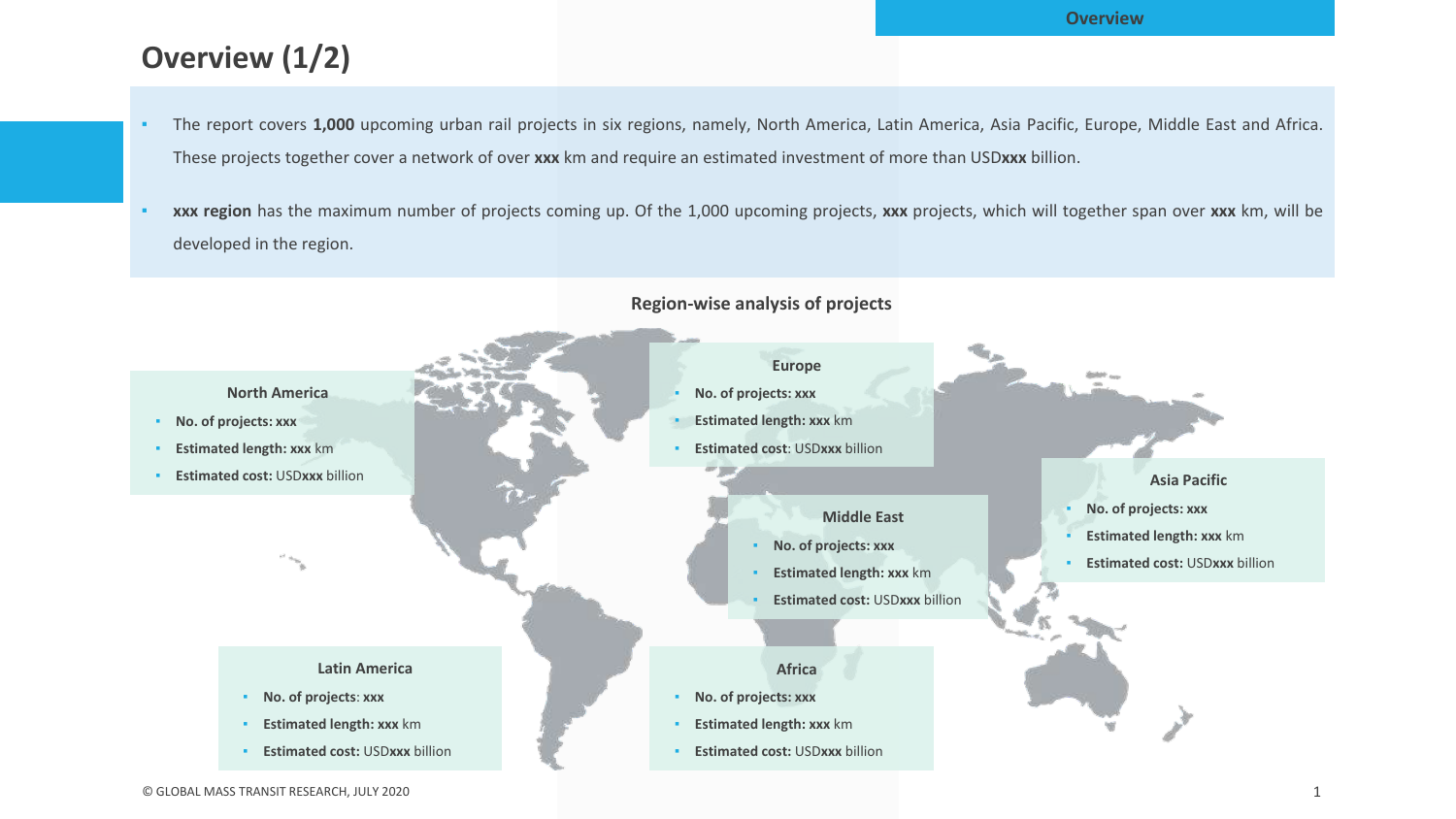# **Overview (2/2)**

- Of the upcoming length, the majority is **under planning** (**xxx** km in **xxx** projects), followed by **under construction** (**xxx** km in **xxx** projects).
- Of the **1,000** projects covered in the report, **xxx** projects are partially or completely elevated, covering a network of **xxx** km; **xxx** projects are partially or completely underground, covering a network of **xxx** km; and **xxx** projects are partially or completely at grade, covering a network of **xxx** km.
- Of the **1,000** projects, the completion dates for **xxx** projects are available. A total of **xxx** projects, spanning about **xxx** km, are expected to be developed and modernised by 2026; **xxx** projects spanning around **xxx** km are planned to be operationalised and modernised during 2027-2031; and **xxx** projects spanning around **xxx** km will be developed and modernised beyond 2031.
- Across regions, contactless smartcards and paper tickets, magnetic-stripe tickets, tokens and cash are most widely accepted as modes of payment. Majority of the developers plan to integrate the fare system with other modes of public transport in the city.
- All of this planned activity in the urban rail segment spells opportunity for contractors, consultants, rolling stock and technology providers, vendors, etc.

| <b>Timeline</b>              | No. of projects | Length (km) |  |
|------------------------------|-----------------|-------------|--|
| <b>By 2026</b>               | XXX             | <b>XXX</b>  |  |
| <b>Between 2027 and 2031</b> | XXX             | <b>XXX</b>  |  |
| Beyond 2031                  | XXX             | <b>XXX</b>  |  |

### **Timeline-wise analysis of projects**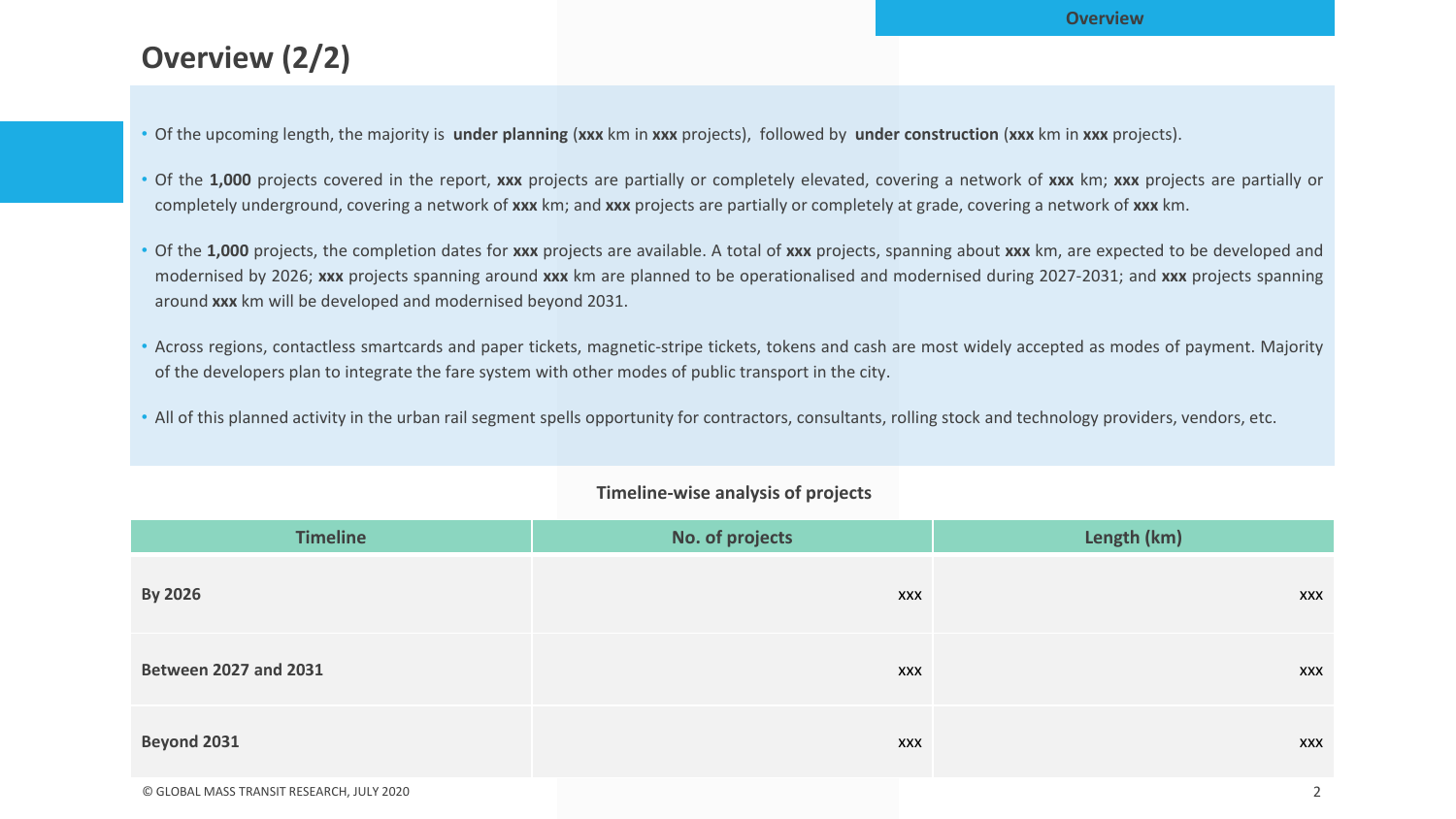## **Introduction**

• xxx region has the maximum number of projects coming up. Of the 1,000 upcoming urban rail projects, **xxx** projects are being executed in Europe. These projects will collectively span over **xxx** km.

• xxx region presents the second biggest opportunity in terms of number of projects. The report covers the **xxx** upcoming urban rail projects in the region. These projects will collectively span over **xxx** km.

• xxx region, although a relatively recent entrant into the rail segment, presents the largest opportunity in terms of network expansion. **xxx** projects spanning over **xxx** km will be developed in the region.

### **Distribution of projects by region Share of projects by region**





XXX



### **Distribution of length of projects by region**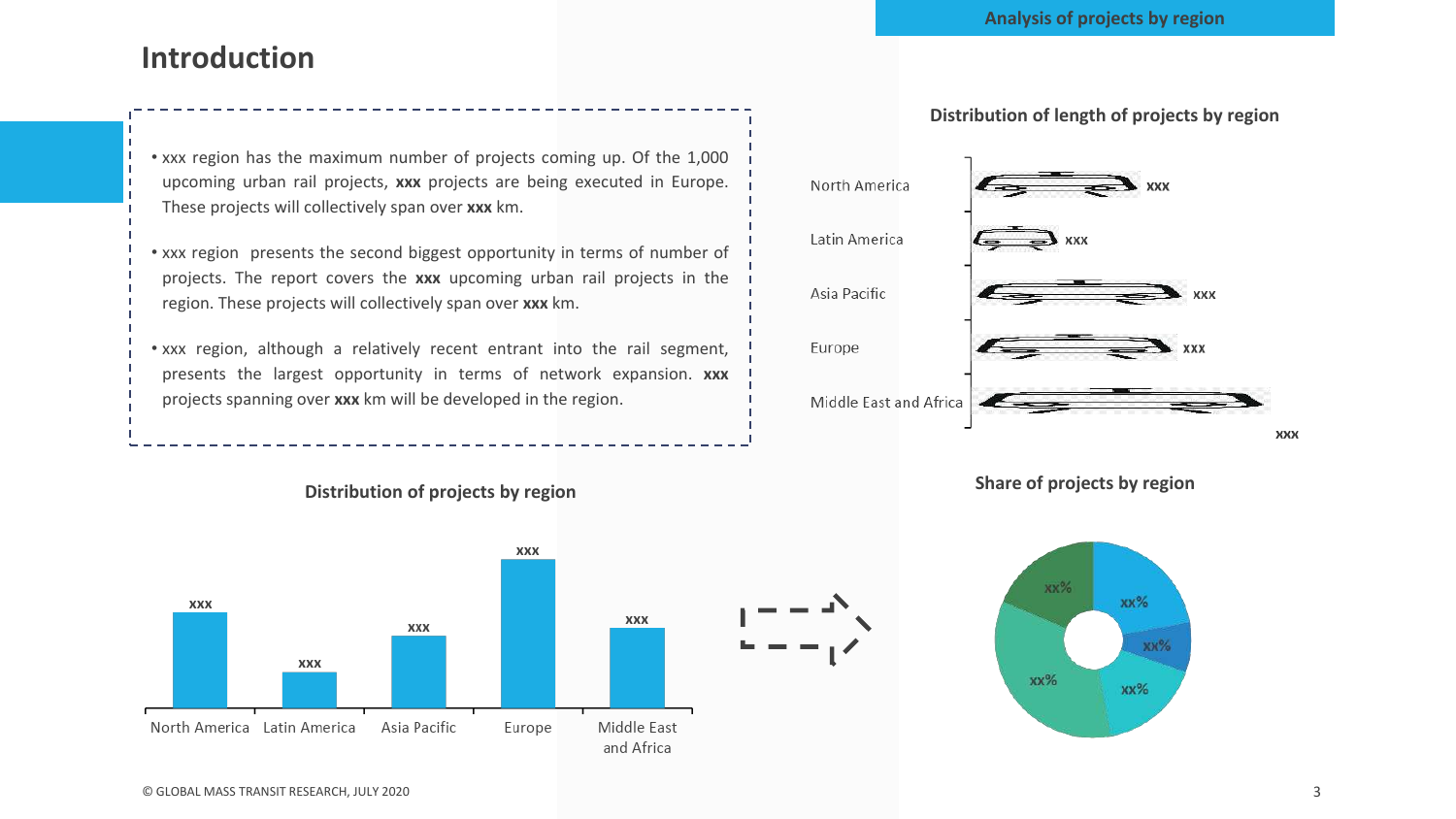#### **Analysis of projects by status**

### **Introduction**

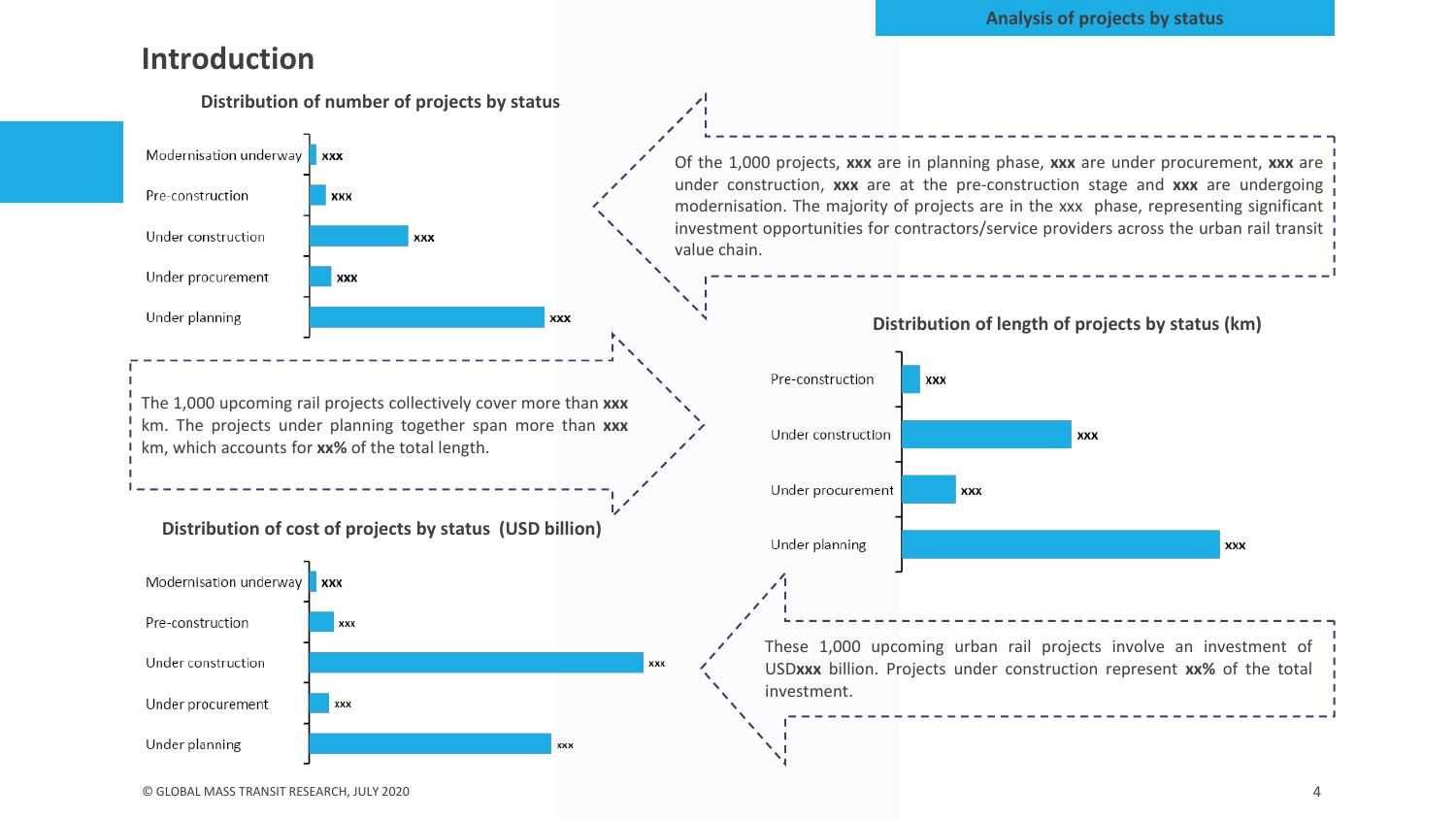**Analysis of fare system, rolling stock and technology**

### **Analysis of fare systems (2/2)**



Level of fare collection deployment planned by region

Note: The fare systems have been classified into four categories: paper tickets, magnetic-stripe tickets, tokens and cash as category F1; smartcards (contactless/contact-based) and rechargeable magnetic-stripe cards **as category F2**; mobile ticketing as **category F3**; and bank cards as **category F4**.

Across regions, contactless smartcards and paper tickets, magnetic-stripe tickets, tokens and cash are most widely accepted as modes of payment. Most upcoming systems also have plans for the same.

**xxx region** has the largest share of systems to be deployed across all fare categories.

Advanced payment modes such as bank cards are gaining prominence; however, their current share is low.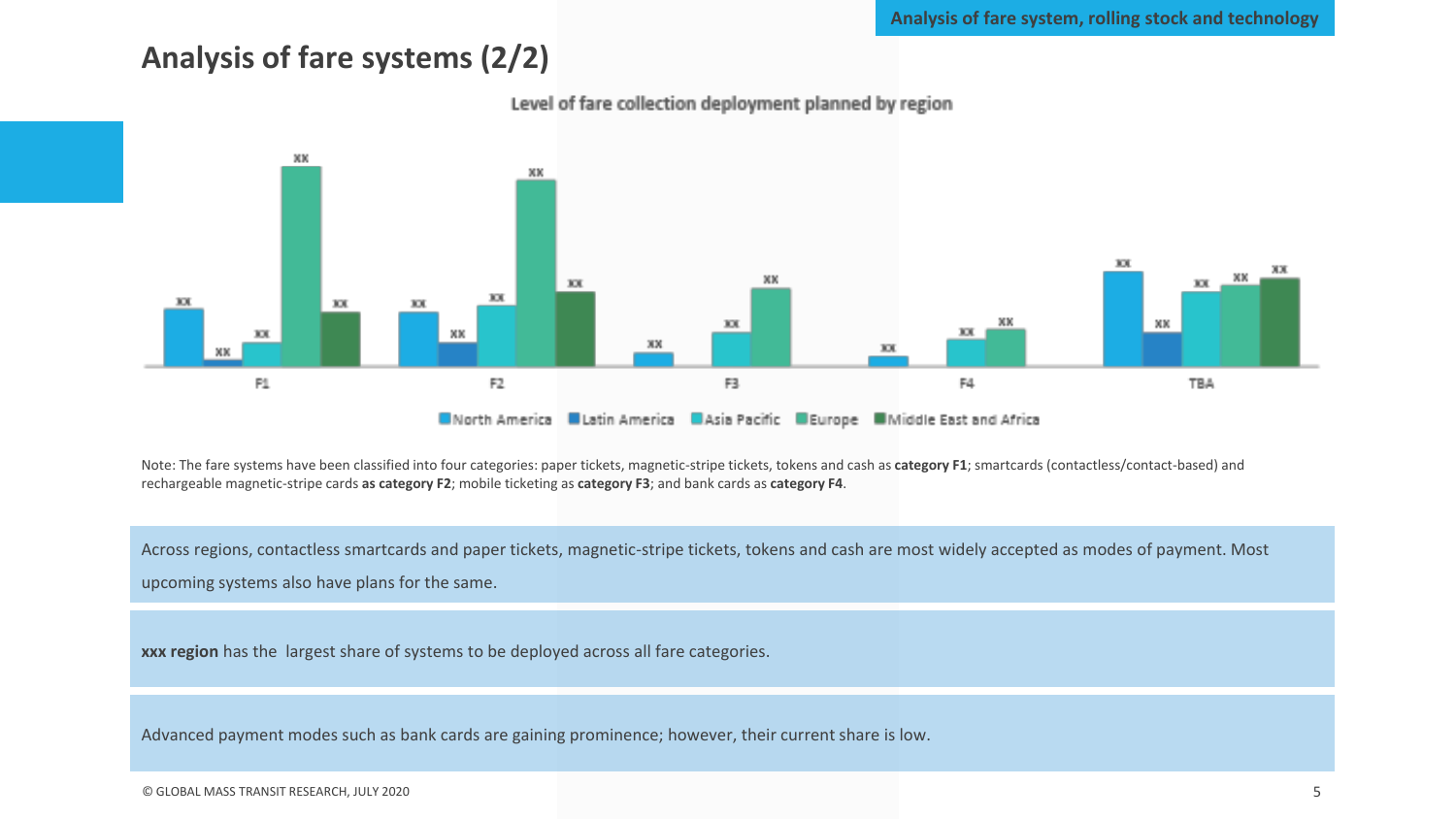### **Introduction**



### Less than USD500 million Between USD500 million and USD1 billion кк% Between USD1 billion and USD2 billion Over USD2 billion

#### **Projects with highest investment requirement by region**

| <b>Region</b>        | Project    | <b>Cost (USD billion)</b> | Length (km) | <b>Expected year of completion</b> |
|----------------------|------------|---------------------------|-------------|------------------------------------|
| <b>North America</b> | <b>XXX</b> | <b>XXX</b>                | <b>XXX</b>  | <b>XXX</b>                         |
| <b>Latin America</b> | <b>XXX</b> | <b>XXX</b>                | <b>XXX</b>  | <b>XXX</b>                         |
| <b>Asia Pacific</b>  | <b>XXX</b> | <b>XXX</b>                | <b>XXX</b>  | <b>XXX</b>                         |
| <b>Europe</b>        | <b>XXX</b> | <b>XXX</b>                | <b>XXX</b>  | <b>XXX</b>                         |
| Middle East & Africa | <b>XXX</b> | <b>XXX</b>                | <b>XXX</b>  | <b>XXX</b>                         |

Note: \*The planned investments for 79 projects are either not available or yet to be announced.

------------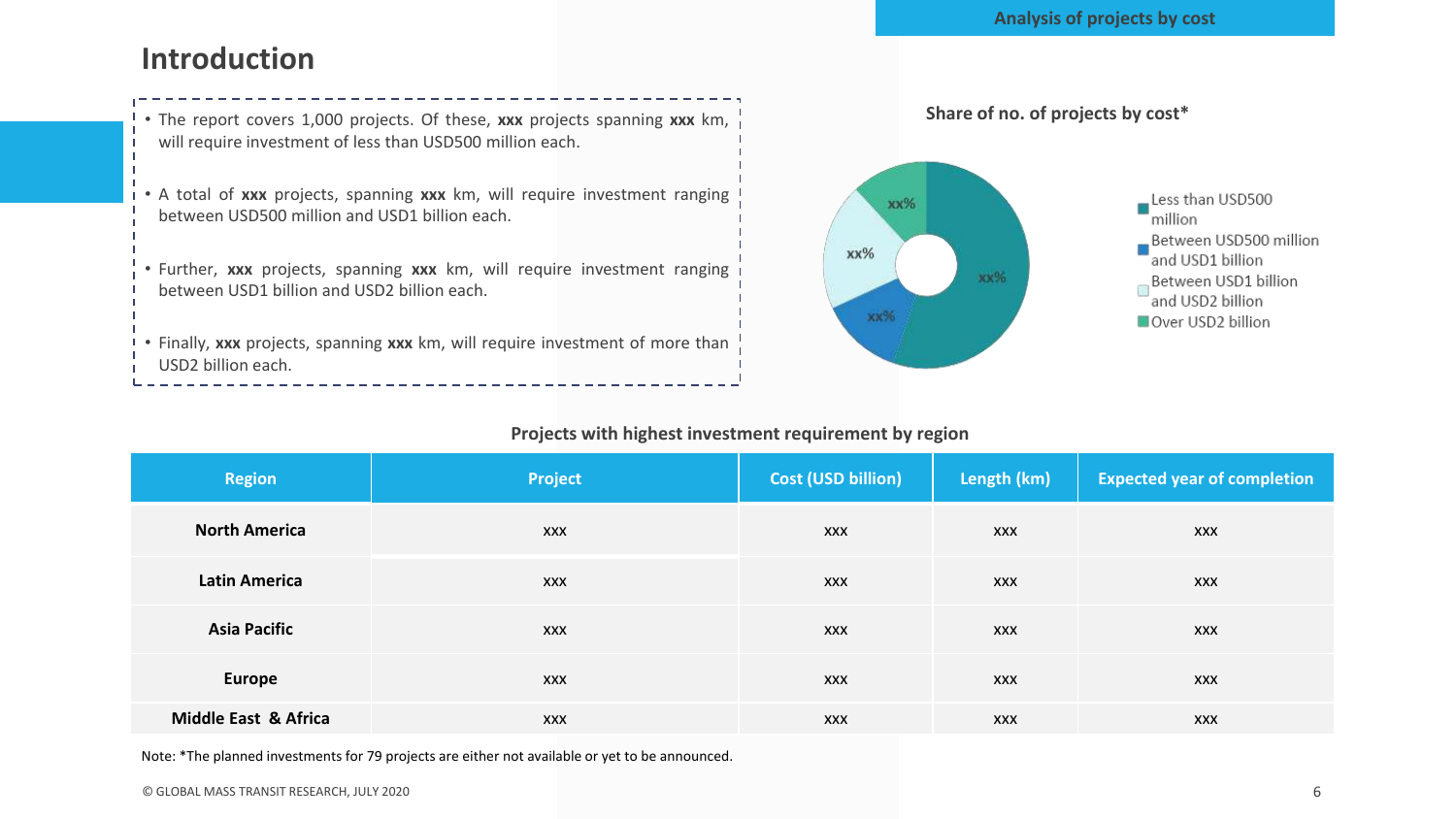## **Summary**

Significant investment is planned to be undertaken in **construction; fare systems; rolling stock** and **signalling, train control, and telecommunications (STT) systems.**

#### **Construction**



*New build projects:* **USDxxx billion** to **USDxxx billion**

*Extensions and modernisation:* **USDxxx billion** to **USDxxx billion**



#### **Fare system**

Investment in fare systems will be **USDxxx billion**



#### **(STT) systems**

Investment in STT systems will be **USDxxx billion**



### **Rolling stock**

Investment in rolling stock will be between **USDxxx billion** and **USDxxx billion**